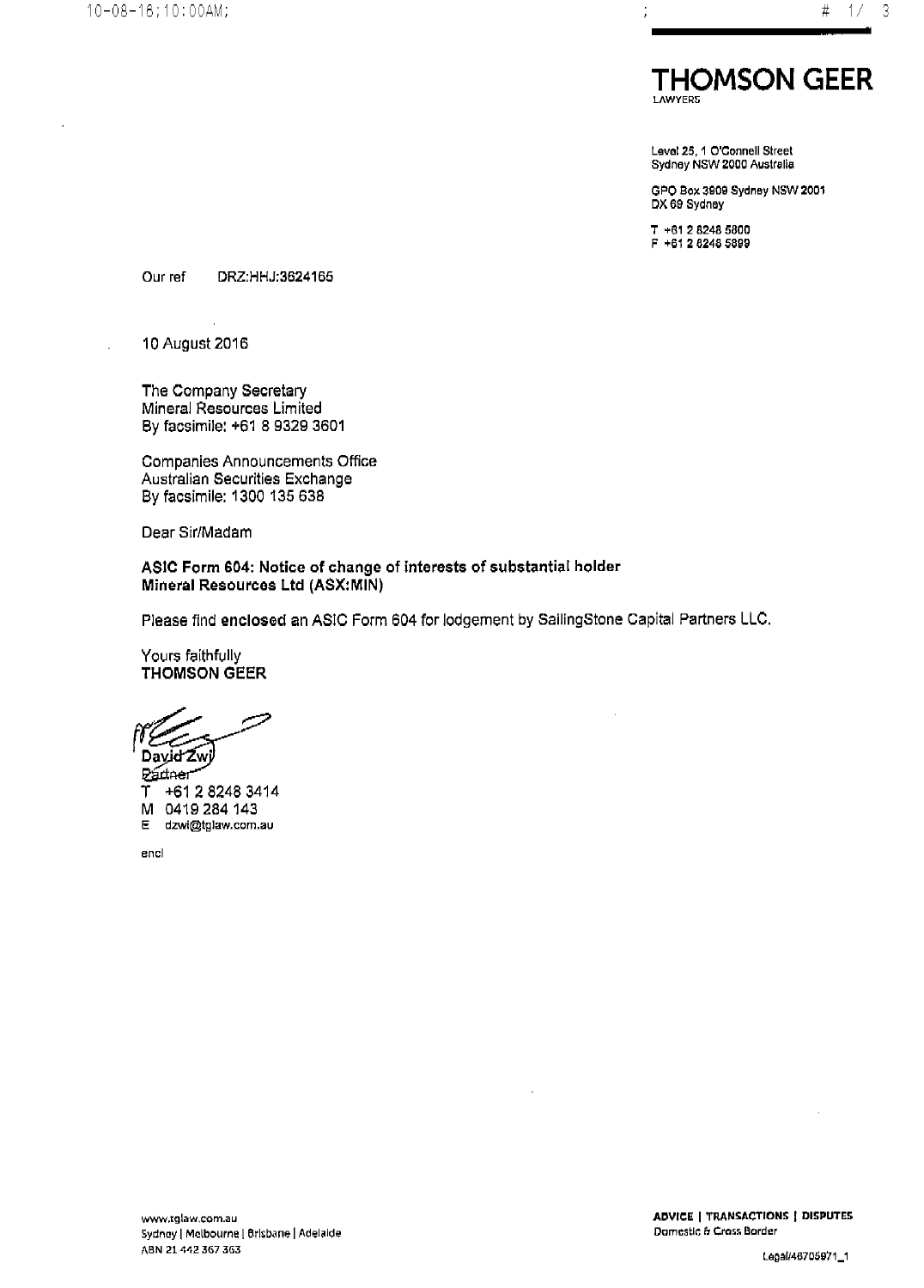page 1/2 15 July 2001

## 604

j

| Form 604                                     |
|----------------------------------------------|
| <b>Corporations Act 2001</b><br>Section 671B |

# Notice of change of interests of substantial holder

| To Company Name/Scheme                          |  | Mineral Resources Limited         |  |  |  |  |
|-------------------------------------------------|--|-----------------------------------|--|--|--|--|
| <b>ACN/ARSN</b>                                 |  | 118 549 910                       |  |  |  |  |
| 1. Dotalls of substantial holder (1)            |  |                                   |  |  |  |  |
| Name                                            |  | SallingStone Capital Partners LLC |  |  |  |  |
| N/A<br>ACN/ARSN (if applicable)                 |  |                                   |  |  |  |  |
| There was a change in the interests of the      |  |                                   |  |  |  |  |
| substantial holder on                           |  | 08/08/2016                        |  |  |  |  |
| The previous notice was given to the company on |  | 04/08/2016                        |  |  |  |  |

### 2. Previous and present voting power

The previous notice was dated

The total number of votes attached to all the voting shares in the company or voting interests in the scheme that the substantial holder or an associate (2) had a relevant interest (3) in when last required, and when now required, to give a substantial holding notice to the company or scheme, are as follows:

04/08/2016

|                                   | _____<br>Previous notice<br> |                  | Present notice       |                  |
|-----------------------------------|------------------------------|------------------|----------------------|------------------|
| Class of securities (4)<br>------ | ____<br>Person's votes       | Voting power (5) | Person's votes       | Voting power (5) |
| Ordinary shares                   | --<br>22.248.421             | 111.91%          | 19.709.086<br>------ | 10.55%           |

#### 3. Changes in rolevant interests

Particulars of each change in, or change in the nature of, a relevant interest of the substantial holder or an associate in voting securities of the company or scheme, since the substantial holder was last required to give a substantial holding notice to the company or scheme are as follows:

| Date of<br>change | Person whose<br>relevant interest<br>changed | Nature of change<br>(6) | Consideration given in<br>relation to change (7) | Class and<br>number of<br>securities<br>affactod | Person's votes<br>affected          |
|-------------------|----------------------------------------------|-------------------------|--------------------------------------------------|--------------------------------------------------|-------------------------------------|
| 8/8/2016          | SallingStone<br>Capital Partners<br>.        | Sale of shares          | AUD 525,063,236.45                               | 2.539.335<br>ordinary shares                     | 2.539,335 ordinary<br>shares<br>——— |

#### **Present relevant interests**  $4.$

Particulars of each relevant interest of the substantial holder in voting securities after the change are as follows:

| Holder of    | Registered                                                                                                                         | Person entitled                                                                                                                        | Nature of                                                                                                                                                                                                                                                           | Class and                              | Person's votes |
|--------------|------------------------------------------------------------------------------------------------------------------------------------|----------------------------------------------------------------------------------------------------------------------------------------|---------------------------------------------------------------------------------------------------------------------------------------------------------------------------------------------------------------------------------------------------------------------|----------------------------------------|----------------|
| rəlavant     | holder of                                                                                                                          | to be registered                                                                                                                       | relevant                                                                                                                                                                                                                                                            | number of                              |                |
| Interest     | securities                                                                                                                         | as holder (8)                                                                                                                          | interest (6)                                                                                                                                                                                                                                                        | securities                             |                |
| SailingStone | IBMO Harris Bank:<br><b>IBNY Mellon: Credit</b><br>lSuisse: JP Morgan:<br><b>Northern Trust: RBC:</b><br><b>IState Street: UBS</b> | SallingStone holds <br>lits relevant interest<br>in its capacity as<br>linvestment<br>Imanager for a<br>range of cilent<br>portfolios. | SailingStone holds its<br>relevant interest by having<br>lthe power to exercise.<br>lcontrol the exercise of or<br>disposal of the securities<br>ito which the relevant<br>linterest rolations in the<br>lordinary course of<br>linvestment management<br>business. | 19.709.086 ordinary 110.55%<br>ishares |                |

#### 5. Changes In association

The persons who have become associates (2) of, ceased to be associates of, or have changed the nature of their association (9) with, the substantial holder in relation to voting interests in the company or scheme are as follows: